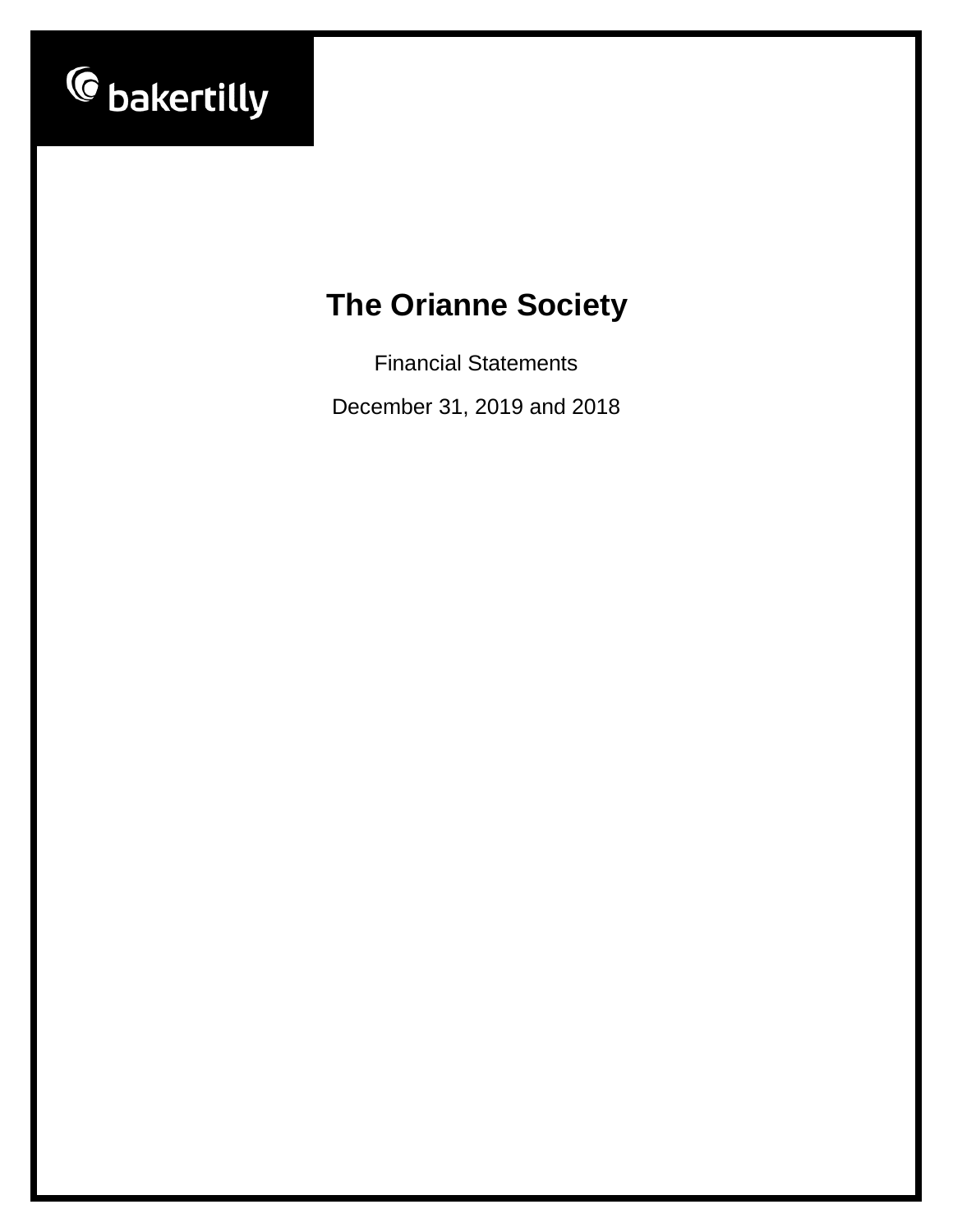Table of Contents December 31, 2019 and 2018

|                                                    | Page |
|----------------------------------------------------|------|
| <b>Independent Auditors' Report</b>                |      |
| <b>Financial Statements</b>                        |      |
| <b>Statements of Financial Position</b>            | 2    |
| Statements of Activities and Changes in Net Assets | 3    |
| <b>Statements of Functional Expenses</b>           | 4    |
| <b>Statements of Cash Flows</b>                    | 6    |
| Notes to Financial Statements                      |      |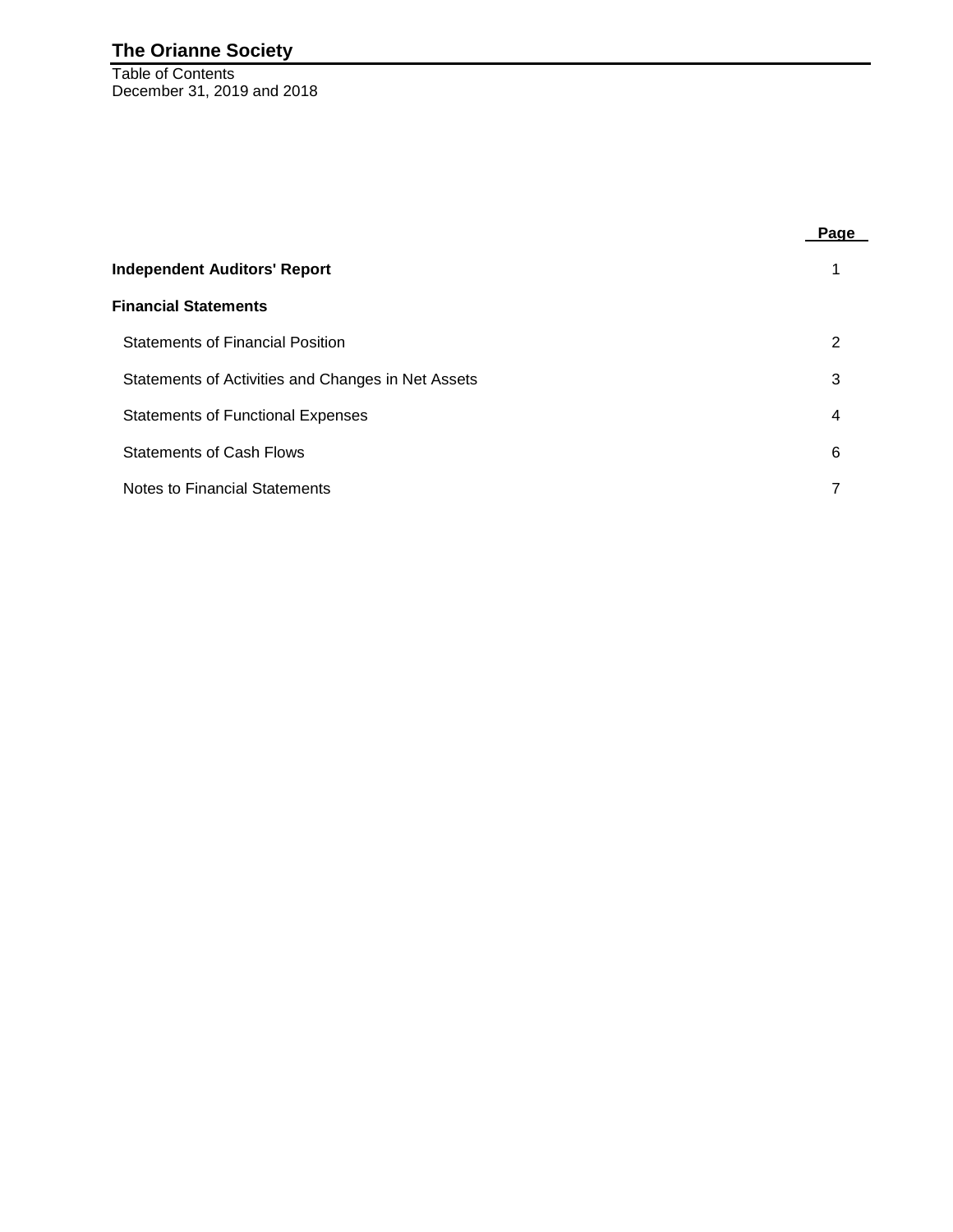

# **Independent Auditors' Report**

To the Board of Directors of The Orianne Society

#### **Report on the Financial Statements**

We have audited the accompanying financial statements of The Orianne Society, which comprise the statements of financial position as of December 31, 2019 and 2018, and the related statements of activities and changes in net assets, functional expenses and cash flows for the years then ended, and the related notes to the financial statements.

#### **Management's Responsibility for the Financial Statements**

Management is responsible for the preparation and fair presentation of these financial statements in conformity with accounting principles generally accepted in the United States of America; this includes the design, implementation and maintenance of internal control relevant to the preparation and fair presentation of financial statements that are free from material misstatement, whether due to fraud or error.

#### **Auditors' Responsibility**

Our responsibility is to express an opinion on these financial statements based on our audits. We conducted our audits in accordance with auditing standards generally accepted in the United States of America. Those standards require that we plan and perform the audits to obtain reasonable assurance about whether the financial statements are free from material misstatement.

An audit involves performing procedures to obtain audit evidence about the amounts and disclosures in the financial statements. The procedures selected depend on the auditors' judgment, including the assessment of the risks of material misstatement of the financial statements, whether due to fraud or error. In making those risk assessments, the auditor considers internal control relevant to the entity's preparation and fair presentation of the financial statements in order to design audit procedures that are appropriate in the circumstances, but not for the purpose of expressing an opinion on the effectiveness of the entity's internal control. Accordingly, we express no such opinion. An audit also includes evaluating the appropriateness of accounting policies used and the reasonableness of significant accounting estimates made by management, as well as evaluating the overall presentation of the financial statements.

We believe that the audit evidence we have obtained is sufficient and appropriate to provide a basis for our audit opinion.

#### **Opinion**

In our opinion, the financial statements referred to above present fairly, in all material respects, the financial position of The Orianne Society as of December 31, 2019 and 2018, and the changes in its net assets and its cash flows for the years then ended in conformity with accounting principles generally accepted in the United States of America.

Baker Tilly Virchaw Krause, LLP

New York, New York April 24, 2020

Baker Tilly Virchow Krause, LLP trading as Baker Tilly is a member of the global network of Baker Tilly International Ltd., the members of which are separate and independent legal entities. © 2018 Baker Tilly Virchow Krause, LLP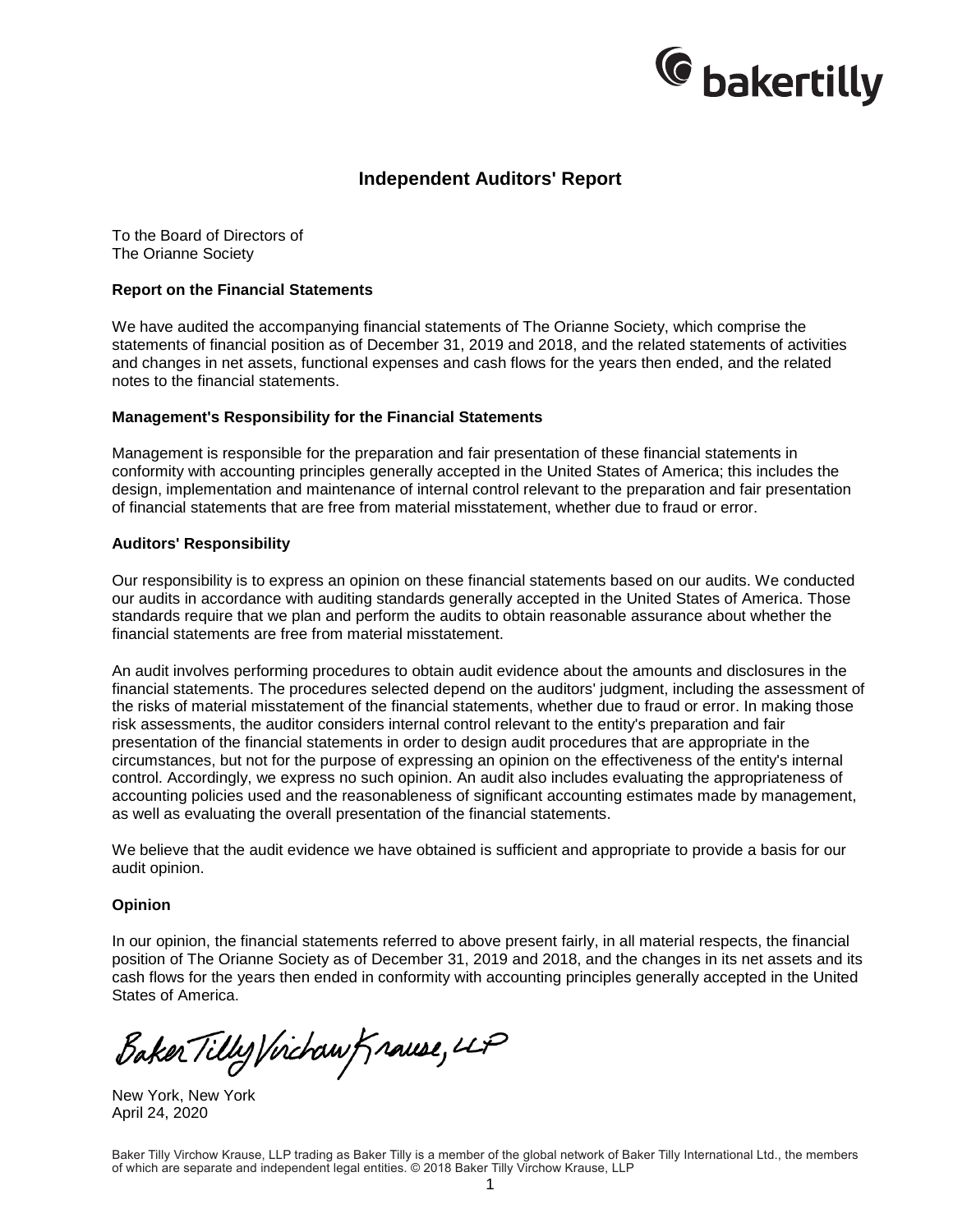Statements of Financial Position December 31, 2019 and 2018

|                                           | 2019 |           |    | 2018      |
|-------------------------------------------|------|-----------|----|-----------|
| <b>Assets</b>                             |      |           |    |           |
| <b>Current Assets</b>                     |      |           |    |           |
| Cash and cash equivalents                 | \$   | 500,620   | \$ | 822,393   |
| Contributions receivable                  |      | 50        |    | 50        |
| Accounts receivable                       |      | 49,291    |    | 25,612    |
| Prepaid expenses and other current assets |      | 37,902    |    | 30,065    |
| Total current assets                      |      | 587,863   |    | 878,120   |
| <b>Noncurrent Assets</b>                  |      |           |    |           |
| Fixed assets, net                         |      | 4,347,412 |    | 4,390,183 |
| <b>Total assets</b>                       | Ъ    | 4,935,275 | \$ | 5,268,303 |
| <b>Liabilities and Net Assets</b>         |      |           |    |           |
| <b>Current Liabilities</b>                |      |           |    |           |
| Accounts payable and accrued expenses     | \$   | 20,411    | \$ | 26,101    |
| <b>Net Assets</b>                         |      |           |    |           |
| Net assets without donor restrictions     |      | 4,841,112 |    | 5,113,127 |
| Net assets with donor restrictions        |      | 73,752    |    | 129,075   |
| Total net assets                          |      | 4,914,864 |    | 5,242,202 |
| Total liabilities and net assets          | \$   | 4,935,275 | \$ | 5,268,303 |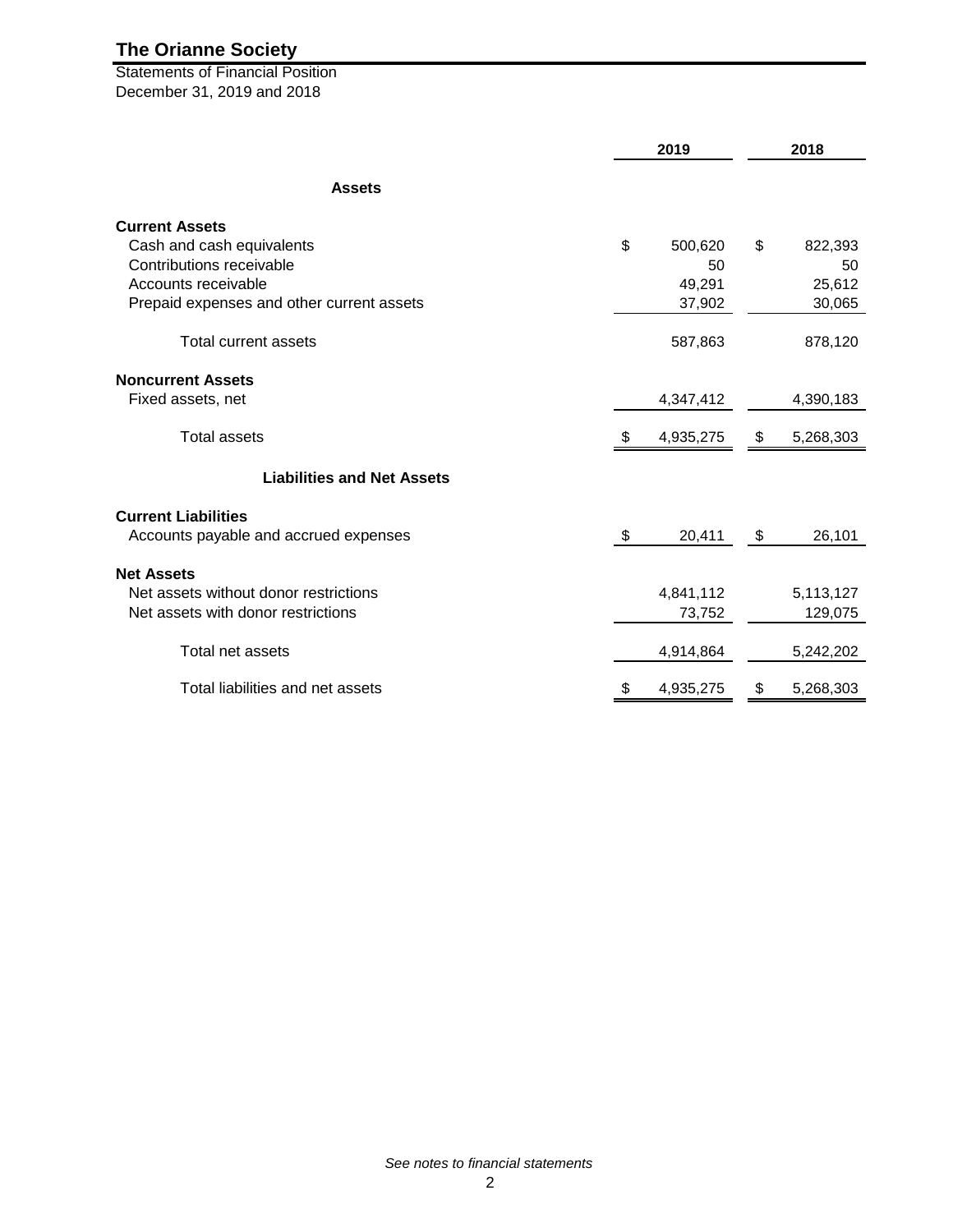Statements of Activities and Changes in Net Assets Years Ended December 31, 2019 and 2018

|                                                         | 2019            | 2018            |  |
|---------------------------------------------------------|-----------------|-----------------|--|
| <b>Changes in Net Assets Without Donor Restrictions</b> |                 |                 |  |
| <b>Operating Revenue</b>                                |                 |                 |  |
| Contributions                                           | \$<br>388,992   | \$<br>403,891   |  |
| Governmental and pass-through grants                    | 302,483         | 342,318         |  |
| Net assets released from donor restrictions             | 131,870         | 189,650         |  |
| Other income                                            | 31,575          | 2,362           |  |
| Total operating revenue                                 | 854,920         | 938,221         |  |
| <b>Operating Expenses</b>                               |                 |                 |  |
| Programs                                                | 786,245         | 821,337         |  |
| Support services                                        | 340,690         | 328,925         |  |
| Total operating expenses                                | 1,126,935       | 1,150,262       |  |
| Net operating loss                                      | (272, 015)      | (212, 041)      |  |
| Changes in net assets without donor restrictions        | (272, 015)      | (212, 041)      |  |
| <b>Changes in Net Assets With Donor Restrictions</b>    |                 |                 |  |
| Contributions                                           | 76,547          | 83,118          |  |
| Net assets released from donor restrictions             | (131, 870)      | (189, 650)      |  |
| Changes in net assets with donor restrictions           | (55, 323)       | (106, 532)      |  |
| Changes in net assets                                   | (327, 338)      | (318, 573)      |  |
| <b>Net Assets, Beginning</b>                            | 5,242,202       | 5,560,775       |  |
| <b>Net Assets, Ending</b>                               | \$<br>4,914,864 | \$<br>5,242,202 |  |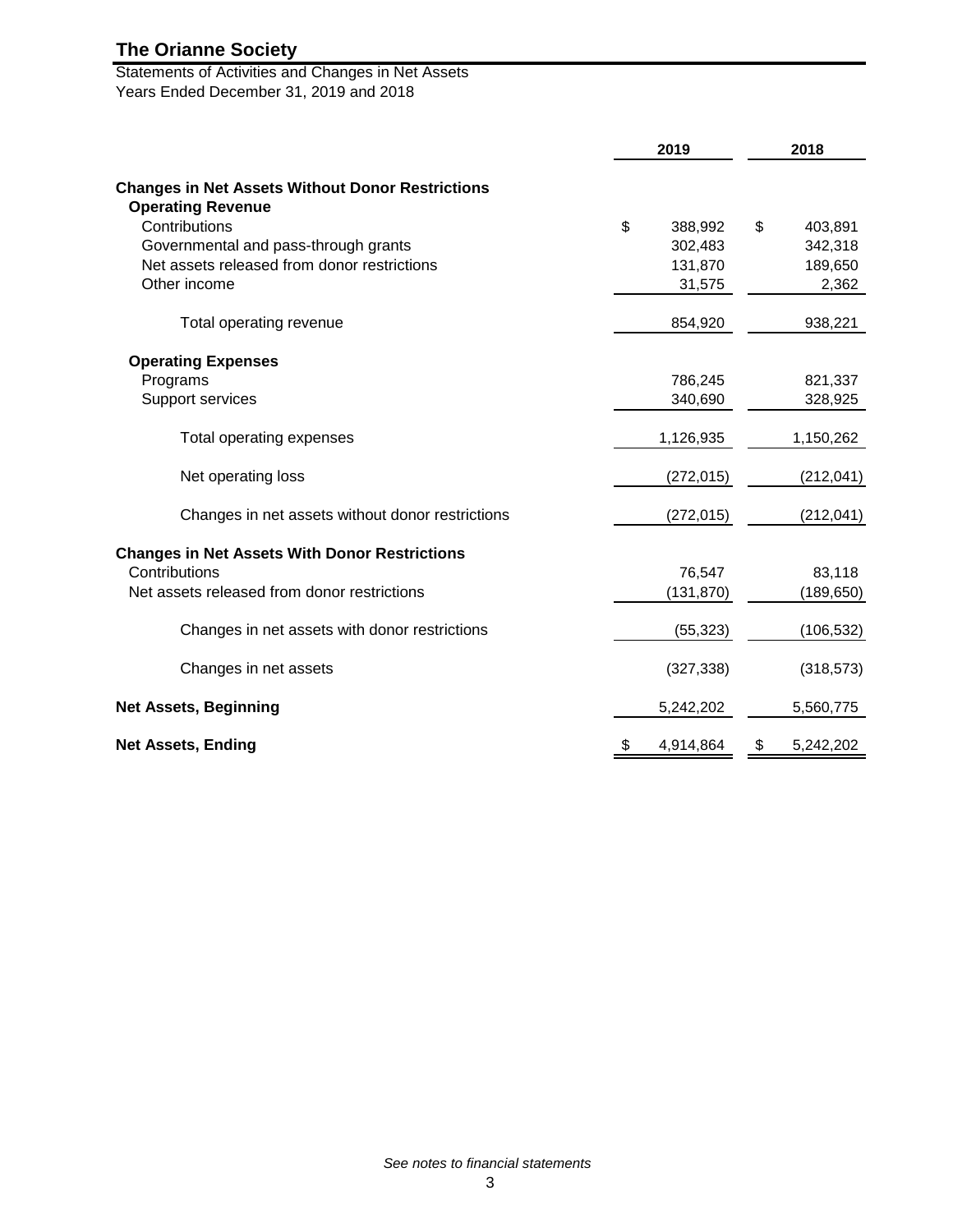Statement of Functional Expenses Year Ended December 31, 2019

|                        | <b>Programs</b> |                                                  |    |                                                  |    |                                                                 |    |                                            | <b>Support Services</b> |                                     |    |                    |    |                                                   |    |                                 |
|------------------------|-----------------|--------------------------------------------------|----|--------------------------------------------------|----|-----------------------------------------------------------------|----|--------------------------------------------|-------------------------|-------------------------------------|----|--------------------|----|---------------------------------------------------|----|---------------------------------|
|                        |                 | Communications,<br><b>Education</b><br>and Other |    | Longleaf<br><b>Savannas</b><br><b>Initiative</b> |    | Great<br><b>Northern</b><br><b>Forests</b><br><b>Initiative</b> |    | <b>Total</b><br>Program<br><b>Services</b> |                         | <b>Management</b><br>and<br>General |    | <b>Fundraising</b> |    | <b>Total</b><br><b>Support</b><br><b>Services</b> |    | <b>Total</b><br><b>Expenses</b> |
| Salaries and benefits  | \$              | 51,784                                           | \$ | 286,384                                          | \$ | 101,007                                                         | \$ | 439,175                                    | \$                      | 62,998                              | \$ | 142,891            | \$ | 205,889                                           | \$ | 645,064                         |
| Contracted staff       |                 | 17,310                                           |    |                                                  |    |                                                                 |    | 17,310                                     |                         | 60,000                              |    |                    |    | 60,000                                            |    | 77,310                          |
| Supplies and equipment |                 | 4,452                                            |    | 29,221                                           |    | 8,229                                                           |    | 41,902                                     |                         | 18                                  |    | 1,090              |    | 1,108                                             |    | 43,010                          |
| Travel/lodging/meals   |                 | 5,932                                            |    | 33,354                                           |    | 6,688                                                           |    | 45,974                                     |                         | 3,885                               |    | 5,704              |    | 9,589                                             |    | 55,563                          |
| Occupancy              |                 | 3,229                                            |    | 31,703                                           |    | 3,229                                                           |    | 38,161                                     |                         | 3,229                               |    | 3,229              |    | 6,458                                             |    | 44,619                          |
| Technology/telephone   |                 | 3,410                                            |    | 3,796                                            |    | 347                                                             |    | 7,553                                      |                         | 2,441                               |    | 4,439              |    | 6,880                                             |    | 14,433                          |
| Professionals and      |                 |                                                  |    |                                                  |    |                                                                 |    |                                            |                         |                                     |    |                    |    |                                                   |    |                                 |
| consultants            |                 | 2,550                                            |    | 46,000                                           |    |                                                                 |    | 48,550                                     |                         | 24,500                              |    |                    |    | 24,500                                            |    | 73,050                          |
| Insurance              |                 | 470                                              |    | 50,907                                           |    | 839                                                             |    | 52,216                                     |                         | 2,327                               |    | 2,162              |    | 4,489                                             |    | 56,705                          |
| Depreciation           |                 |                                                  |    | 42,771                                           |    |                                                                 |    | 42,771                                     |                         |                                     |    |                    |    |                                                   |    | 42,771                          |
| Other                  |                 | 827, ا                                           |    | 43,056                                           |    | 7,750                                                           |    | 52,633                                     |                         | 6,966                               |    | 14,811             |    | 21,777                                            |    | 74,410                          |
| Total                  |                 | 90,964                                           |    | 567,192                                          |    | 128,089                                                         |    | 786,245                                    |                         | 166,364                             |    | 174,326            |    | 340,690                                           | Ж. | 1,126,935                       |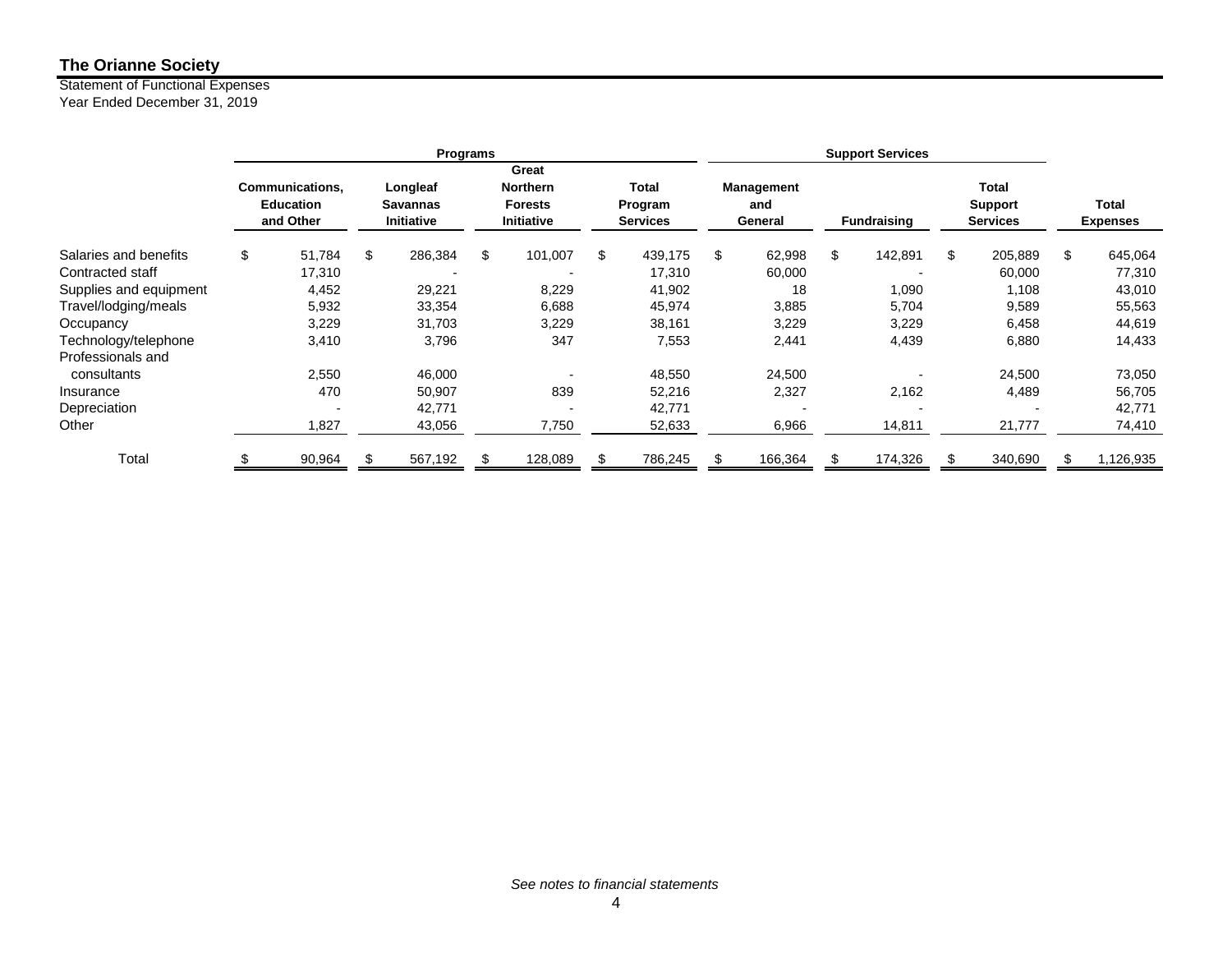Statement of Functional Expenses Year Ended December 31, 2018

|                        | <b>Programs</b>                                  |         |                                    |         |                                                                 |         |                                            |         | <b>Support Services</b>             |         |                    |         |                                                   |         |    |                                 |
|------------------------|--------------------------------------------------|---------|------------------------------------|---------|-----------------------------------------------------------------|---------|--------------------------------------------|---------|-------------------------------------|---------|--------------------|---------|---------------------------------------------------|---------|----|---------------------------------|
|                        | Communications,<br><b>Education</b><br>and Other |         | Longleaf<br>Savannas<br>Initiative |         | Great<br><b>Northern</b><br><b>Forests</b><br><b>Initiative</b> |         | <b>Total</b><br>Program<br><b>Services</b> |         | <b>Management</b><br>and<br>General |         | <b>Fundraising</b> |         | <b>Total</b><br><b>Support</b><br><b>Services</b> |         |    | <b>Total</b><br><b>Expenses</b> |
| Salaries and benefits  | \$                                               | 56,163  | \$                                 | 291,689 | \$                                                              | 109,125 | \$                                         | 456,977 | \$                                  | 57,752  | \$                 | 132,630 | \$                                                | 190,382 | \$ | 647,359                         |
| Contracted staff       |                                                  | 15,500  |                                    | 1,473   |                                                                 | 1,130   |                                            | 18,103  |                                     | 66,000  |                    |         |                                                   | 66,000  |    | 84,103                          |
| Supplies and equipment |                                                  | 9,972   |                                    | 83,073  |                                                                 | 8,472   |                                            | 101,517 |                                     | 1,424   |                    | 3,363   |                                                   | 4,787   |    | 106,304                         |
| Travel/lodging/meals   |                                                  | 11,921  |                                    | 43,708  |                                                                 | 2,913   |                                            | 58,542  |                                     | 610     |                    | 11,965  |                                                   | 12,575  |    | 71,117                          |
| Occupancy              |                                                  | 3,138   |                                    | 28,919  |                                                                 | 3,138   |                                            | 35,195  |                                     | 3,138   |                    | 3,138   |                                                   | 6,276   |    | 41,471                          |
| Technology/telephone   |                                                  | 5,901   |                                    | 2,657   |                                                                 | 341     |                                            | 8,899   |                                     | 2,677   |                    | 4,430   |                                                   | 7,107   |    | 16,006                          |
| Professionals and      |                                                  |         |                                    |         |                                                                 |         |                                            |         |                                     |         |                    |         |                                                   |         |    |                                 |
| consultants            |                                                  | 1,950   |                                    | 64,313  |                                                                 | 573     |                                            | 66,836  |                                     | 23,000  |                    |         |                                                   | 23,000  |    | 89,836                          |
| Insurance              |                                                  | 512     |                                    | 26,985  |                                                                 | 1,558   |                                            | 29,055  |                                     | 3,156   |                    | 2,074   |                                                   | 5,230   |    | 34,285                          |
| Depreciation           |                                                  |         |                                    | 42,027  |                                                                 |         |                                            | 42,027  |                                     |         |                    |         |                                                   |         |    | 42,027                          |
| Other                  |                                                  | 1,342   |                                    | 2,392   |                                                                 | 452     |                                            | 4,186   |                                     | 5,721   |                    | 7,847   |                                                   | 13,568  |    | 17,754                          |
| Total                  |                                                  | 106,399 |                                    | 587,236 |                                                                 | 127,702 |                                            | 821,337 |                                     | 163,478 |                    | 165,447 |                                                   | 328,925 |    | 1,150,262                       |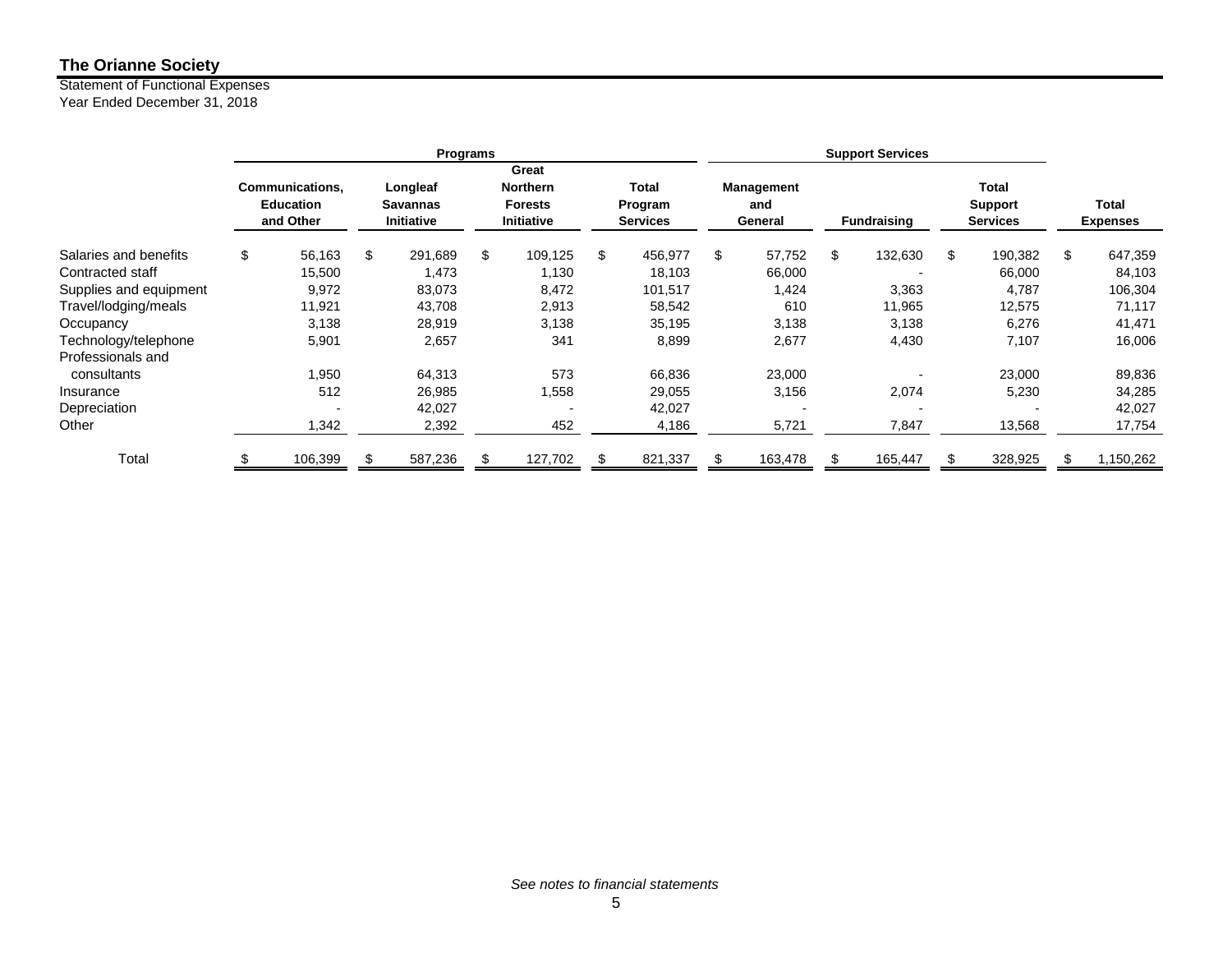# Statements of Cash Flows

Years Ended December 31, 2019 and 2018

|                                                | 2019 |            |    | 2018       |
|------------------------------------------------|------|------------|----|------------|
| <b>Cash Flows From Operating Activities</b>    |      |            |    |            |
| Changes in net assets                          | -\$  | (327, 338) | \$ | (318, 573) |
| Adjustments to reconcile changes in net assets |      |            |    |            |
| to net cash flows from operating activities:   |      |            |    |            |
| Depreciation                                   |      | 42,771     |    | 42,027     |
| Changes in operating assets and liabilities:   |      |            |    |            |
| Contributions receivable                       |      |            |    | 23,527     |
| Accounts receivable                            |      | (23, 679)  |    | 49,606     |
| Prepaid expenses and other current assets      |      | (7, 837)   |    | 5,180      |
| Accounts payable and accrued expenses          |      | (5,690)    |    | (17,837)   |
|                                                |      |            |    |            |
| Total adjustments                              |      | 5,565      |    | 102,503    |
| Net cash flows from operating activities       |      | (321, 773) |    | (216,070)  |
|                                                |      |            |    |            |
| <b>Cash and Cash Equivalents, Beginning</b>    |      | 822,393    |    | 1,038,463  |
| <b>Cash and Cash Equivalents, Ending</b>       | \$   | 500,620    | \$ | 822,393    |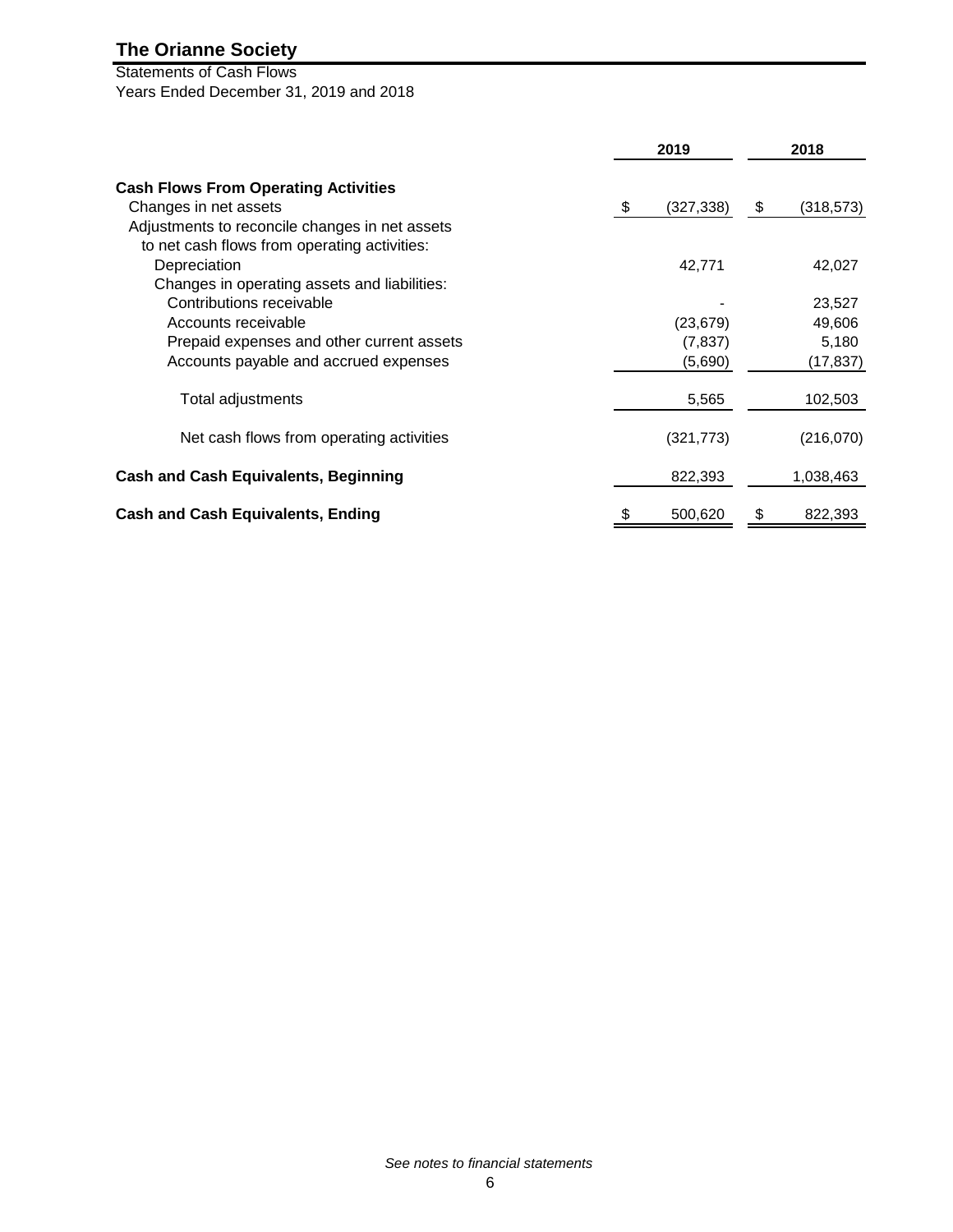## **1. Description of Organization and Summary of Significant Accounting Policies**

The Orianne Society (Orianne) is a not-for-profit wildlife conservation organization incorporated in the State of Delaware as a 501(c)(3) not-for-profit organization whose mission is the conservation of imperiled reptiles and amphibians and their habitats. Orianne identifies declining reptile and amphibian species that are representative of the ecosystems they inhabit. Orianne conducts scientific research to determine what factors are causing these species' decline and what steps need to be taken to mitigate those factors and then develops conservation programs to address these factors.

Following is a brief summary of the major conservation initiatives of Orianne:

#### **Longleaf Savannas Initiative**

The primary focus of the Longleaf Savannas Initiative is within the longleaf pine ecosystem, one of the most biologically diverse regions in the world. A long history of conversion of native forests to agriculture and commercial timberland, road construction and fire suppression has resulted in less than 3 percent of the original range of longleaf pine remaining. In addition to having some of the highest biodiversity in North America, this ecosystem is home to many endangered species of plants and wildlife, including many reptiles and amphibians, such as the Eastern Indigo Snake and Gopher Tortoise. Orianne owns and manages the Orianne Preserve System (OPS) (which consists of one of the ten most critical sand hill areas in Georgia) for endangered species. The OPS is in the process of restoration of the land to that of the original habitat of longleaf pine and other grasslands. In addition to the OPS, Orianne also has extensive land restoration/stewardship programs and research/inventory/monitoring programs on governmental and private lands focused primarily on conservation and improvement of the environment, upland snakes, Gopher Tortoises and freshwater turtles.

#### **Great Northern Forests Initiative**

The primary focus of our Great Northern Forests Initiative, which was started in 2017, is the conservation of species and habitats in the Boreal-Northern Hardwood forest from upstate New York east through the Gaspe Peninsula in Quebec. The region it is home to many rare species that have adapted to survive in the transitional zone between two ecoregions. Turtles are especially important components of this region that has three globally endangered species of freshwater turtles. Orianne has been actively involved in projects to inventory and monitor rare turtles, conserve timber rattlesnakes and to work with landowners on habitat restoration projects.

#### **Communications, Education and Other**

Orianne is working to educate, inspire and inform local communities, the general public and decision makers by communicating practical area-wide and local solutions that are needed to save and preserve species such as, among others, Gopher Tortoises, Eastern Indigo Snakes, Wood Turtles, Timber Rattlesnakes and their related environments. As part of this process, we utilize various written, pictorial and electronic media to document the endangered and threatened species and other cohabitants in their environments. We utilize such data to communicate to the scientific, political and other concerned individuals the current state and future needs for conservation efforts to save the endangered and threatened and imperiled species.

Involving the public in scientific and conservation projects is an important initiative for Orianne. It provides a direct link between our projects and citizens interested in conserving reptiles, amphibians and environments. It allows us to collect important data from a wider area than we would be able to simply using Orianne staff and, at the same time, enhance the conservation understanding of the participants. Orianne's Longleaf Savannas and Great Northern Forests Initiatives include special place-based events and broader-scale data solicitation projects. Furthermore, we are developing comprehensive herpetological databases that will allow the public to enter data at any time and be able to continually interact with Orianne. Our events provide an opportunity to show participants what we do on a day-to-day basis to survey and conserve these species, including land restoration. Our place-based events allow us to get out into the field with the participants to educate them and to collect valuable data.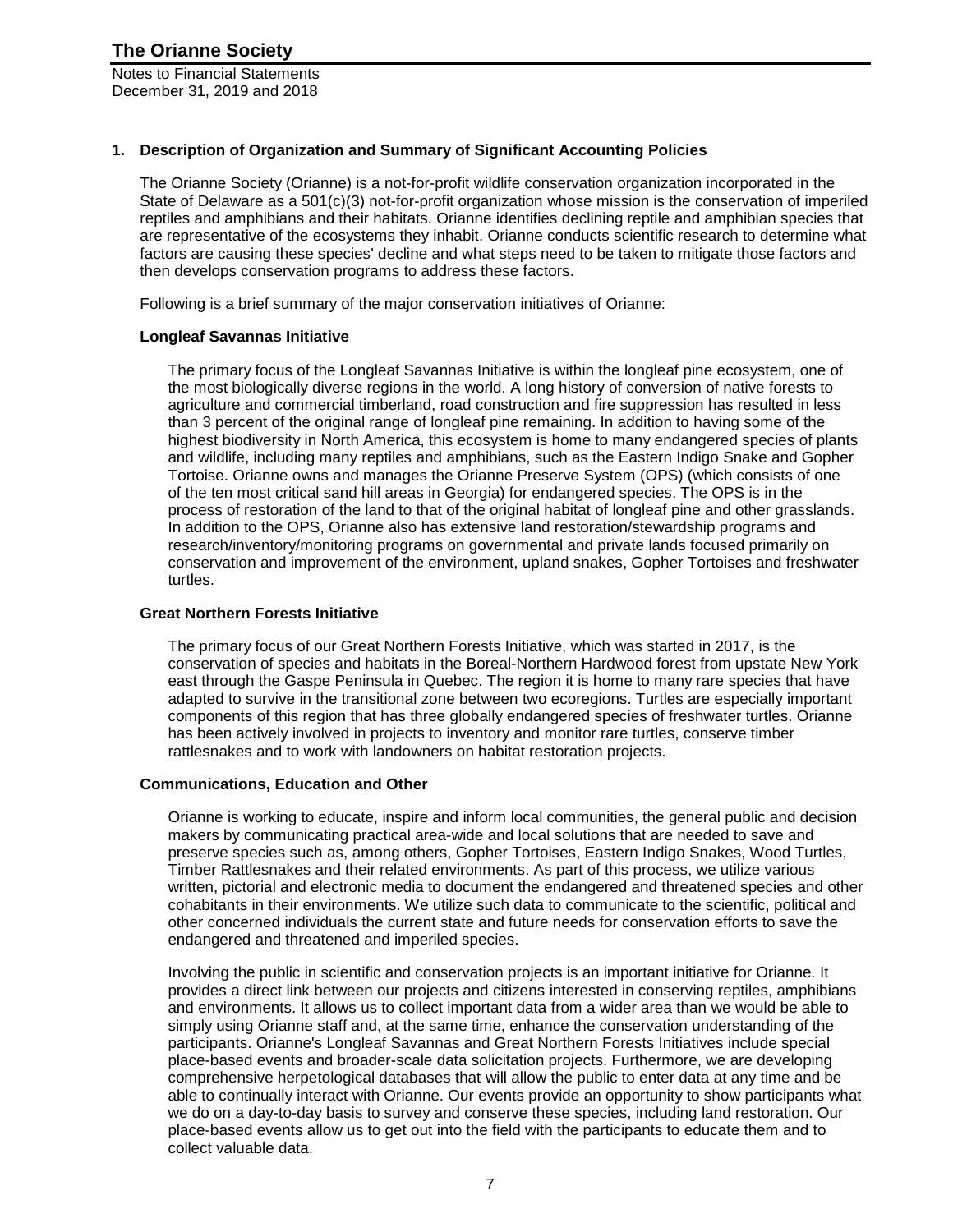Notes to Financial Statements December 31, 2019 and 2018

> We conduct specific projects on a smaller scale that, due to their size or location, have not been designated as a separate major program. Such projects are included as part of Communications, Education and Other.

#### **Basis of Financial Statement Presentation**

Orianne's financial statements have been prepared in accordance with accounting principles generally accepted in the United States of America (U.S. GAAP). Net assets are classified based on the existence or absence of donor-imposed restrictions. Accordingly, net assets of Orianne and changes therein are classified and reported as net assets without donor restrictions and net assets with donor restrictions. When a restriction expires, net assets with donor restrictions are reclassified to net assets without donor restrictions and reflected in the statements of activities and changes in net assets as net assets released from donor restrictions.

#### **Use of Estimates**

The preparation of financial statements in conformity with U.S. GAAP requires management to make estimates and assumptions that affect the reported amounts of assets and liabilities and disclosure of contingent assets and liabilities at the date of the financial statements and the reported amounts of revenue and expenses during the reporting period. Actual results could differ from those estimates.

#### **Revenue**

Orianne's primary sources of financial support consist of donations and governmental and private grants.

#### **Operating Indicator**

The statements of activities and changes in net assets include the caption net operating income (loss) which is deemed by Orianne to be its operating indicator. Transactions deemed by management to be ongoing, major or central to the programs and support services are reported as operating revenue and operating expenses and are included in the operating indicator.

#### **Fair Value Measurements**

Orianne establishes a framework for measuring the fair value of financial assets and liabilities and nonfinancial assets and liabilities which are measured at fair value on a recurring (annual) basis in the form of a fair value hierarchy organized into three levels based upon the input assumptions used for pricing assets and liabilities that prioritizes the inputs into valuation techniques used to measure fair value into three broad levels. Level 1 inputs have the highest reliability and are related to assets with quoted prices in active markets. Level 2 inputs relate to assets with other than quoted prices that are observable, either directly or indirectly, with fair value being determined through the use of models or other valuation methodologies. Level 3 inputs are unobservable inputs and are used to the extent that observable inputs do not exist. In certain cases, the inputs used to measure fair value may fall into different levels of the fair value hierarchy. In such cases, an investment's level within the fair value hierarchy is based on the lowest level of input that is significant to the fair value measurement.

Orianne classifies its equity securities that have readily determinable fair values as available for sale securities. Available for sale securities are recorded at fair value. Unrealized holding gains and losses on available for sale securities are excluded from the operating indicator and are reported as a separate component of net assets without donor restrictions within the caption nonoperating activities until realized. Realized gains and losses from the sale of available for sale securities are determined on a first-in, first-out basis. A decline in the market value of any available for sale securities below cost deemed to be other than temporary results in an impairment to reduce the carrying amount to fair value and is treated as a realized loss at time of other than temporary impairment. To determine if impairment is other than temporary, Orianne considers all available information relevant to the collectability of the security, including past events, current conditions and reasonable and supportable forecasts when developing estimates of cash flows expected to be collected.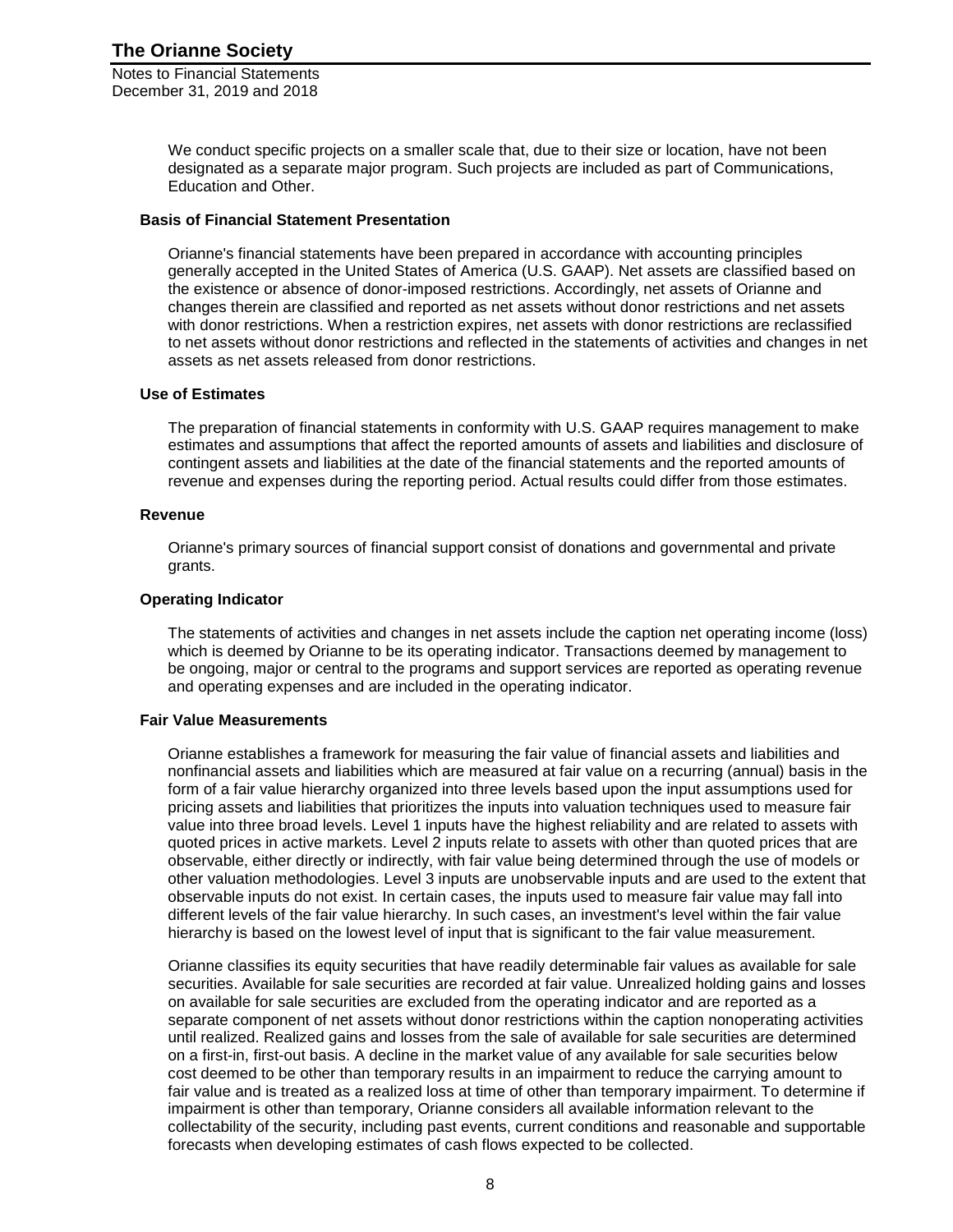#### **Donor-Imposed Restrictions**

Orianne reports gifts of cash and other assets as restricted support if they are received with donor stipulations that limit the use of the donated assets. All donor-restricted contributions are reported in the first instance as an increase in net assets with donor restrictions. When a donor restriction expires (that is, when a stipulated time restriction ends or purpose restriction is accomplished), net assets with donor restrictions are reclassified to net assets without donor restrictions and reported in the operating revenue section of the statements of activities and changes in net assets as net assets released from donor restrictions.

Orianne reports gifts of land, buildings and equipment as without donor restriction support unless explicit donor stipulations specify how the donated assets must be used. Gifts of long-lived assets with explicit restrictions that specify how the assets are to be used and gifts of cash or other assets that must be used to acquire long-lived assets are reported as additions to net assets with donor restrictions. Expirations of donor restrictions are reported when the donated or acquired long-lived assets are placed in service.

#### **Unconditional Promises to Give (Contributions Receivable)**

When Orianne receives unconditional promises to give that are expected to be collected within one year, they are recorded as contributions at net realizable value. Unconditional promises to give that are expected to be collected in future years are recorded at the present value of their estimated future cash flows. The discounts on those amounts are computed using average risk-free interest rates (adjusted for any risk premiums, when applicable) applicable to the year in which the promises are received. Amortization of the discounts is included in contribution revenue as an increase in net assets without donor restrictions or net assets with donor restrictions, as appropriate.

#### **Unconditional Promises to Give to Others**

When Orianne makes unconditional promises to give to others a liability is recorded at the time of promise.

### **Conditional Promises to Give to Others**

When Orianne makes conditional promises to give to others they are not included as contribution expense by Orianne until the conditions have been substantially met.

#### **Statements of Cash Flows**

For purposes of the statements of cash flows, Orianne considers all highly liquid debt instruments with an original maturity of three months or less, at the date of purchase, to be cash equivalents.

#### **Allowance for Doubtful Accounts**

Periodically, the individual accounts and contributions receivable balances are reviewed and evaluated as to their collectability, and a provision for doubtful accounts is estimated based on the amounts Orianne expects to collect on the receivable balances. Receivables are charged to the allowance for doubtful accounts when management has determined that further collection efforts are not warranted.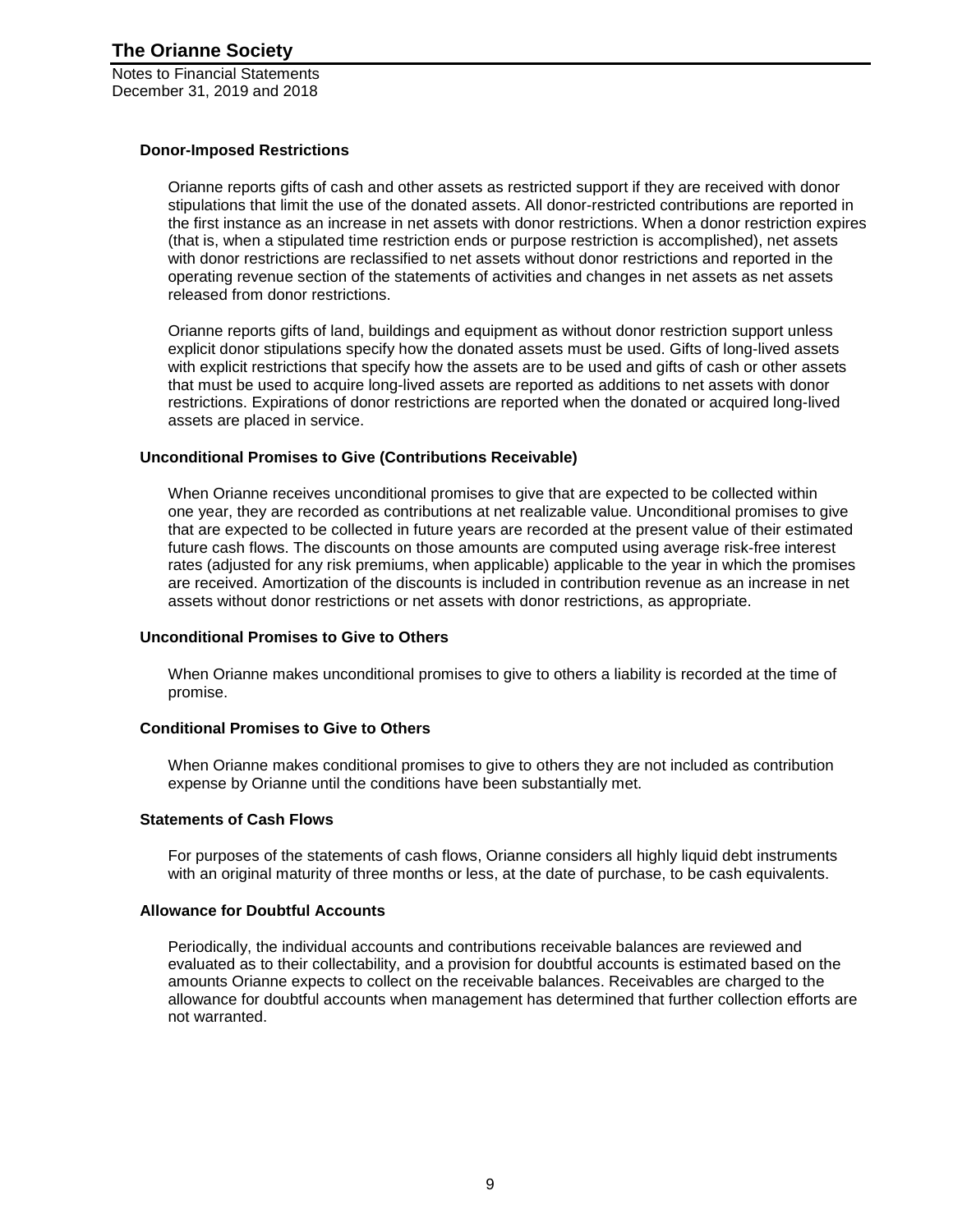### **Fixed Assets**

Fixed assets are carried at cost or fair value and depreciated over their estimated useful life or the term of the related lease, whichever is less, using the straight-line method starting the month in which the asset is put into use. Orianne's capitalization policy is to capitalize all fixed asset purchases in excess of \$5,000. The carrying amounts of assets and the related accumulated depreciation are removed from the accounts when such assets are disposed of and any resulting gain or loss is included in the operating activities section of the statements of activities and changes in net assets in the year of disposal. Estimated useful lives consist of: buildings - 10 to 20 years; furniture and fixtures - 5 years; and equipment - 3 to 5 years.

#### **Impairment of Long-Lived Assets**

Orianne assesses the recoverability of its long-lived assets, such as property and equipment, whenever events or changes in circumstances indicate that the carrying value of the assets may not be recoverable. Recoverability of assets to be held and used is measured by a comparison of the carrying amount of an asset to estimated undiscounted future net cash flows expected to be generated by the asset. If the carrying amount of an asset exceeds its estimated future cash flows, an impairment charge is recognized by the amount by which the carrying amount of the asset exceeds the fair value of the asset.

#### **Income Taxes**

Orianne qualifies as a tax-exempt organization under the existing provisions of Internal Revenue Code Section 501(c)(3) and donations to Orianne are tax-deductible to the donor. Orianne filed with the Internal Revenue Service (IRS) for a change in status from a private operating foundation to public charity status in 2014 and received a 60 month time period to document the amount of public support. The 60 month period ended June 30, 2019. Orianne submitted the necessary forms and documentation to the IRS in August 2019 and requested termination of its historical status as a private operating foundation as of June 30, 2019, with the goal of receiving status as a publicly supported charity effective July 1, 2019. While the submission to the IRS in August 2019 clearly indicates that Orianne has met the public support test, a final determination of tax status classification by the IRS has not yet been received.

Orianne's accounting policy is to provide liabilities for uncertain tax positions when a liability is probable and estimable. Orianne recognizes the effect of income tax positions only when the tax positions are more likely than not of being sustained. Management has determined that Orianne had no uncertain tax positions that would require financial statement recognition or disclosure. Management is also not aware of any violations of its tax status as an organization exempt from income taxes.

#### **Allocated Expenses**

Orianne's expenses have been summarized on a functional basis in accordance with U.S. GAAP. Most expenses may be identified to their related program or support service and are recorded accordingly. Certain salaries and other expenses have been allocated based on estimated time spent, the percentage of each program's direct expenses over total program costs or usage of fixed assets based on estimated time of usage. Management believes the allocation methods utilized are appropriate to properly reflect program and support expenses.

#### **Government Grants and Pass-Through Contracts**

Orianne receives various government grants and pass-through contracts and records revenue when earned. Advance payments received for grants and contracts which have not yet been earned are reflected as deferred revenue. Amounts earned but not yet paid under the grants and contracts are included in accounts receivable. Unrecorded amounts relating to government and contracts awarded as of December 31, 2019 and 2018 amounted to approximately \$497,000 and \$118,000, respectively.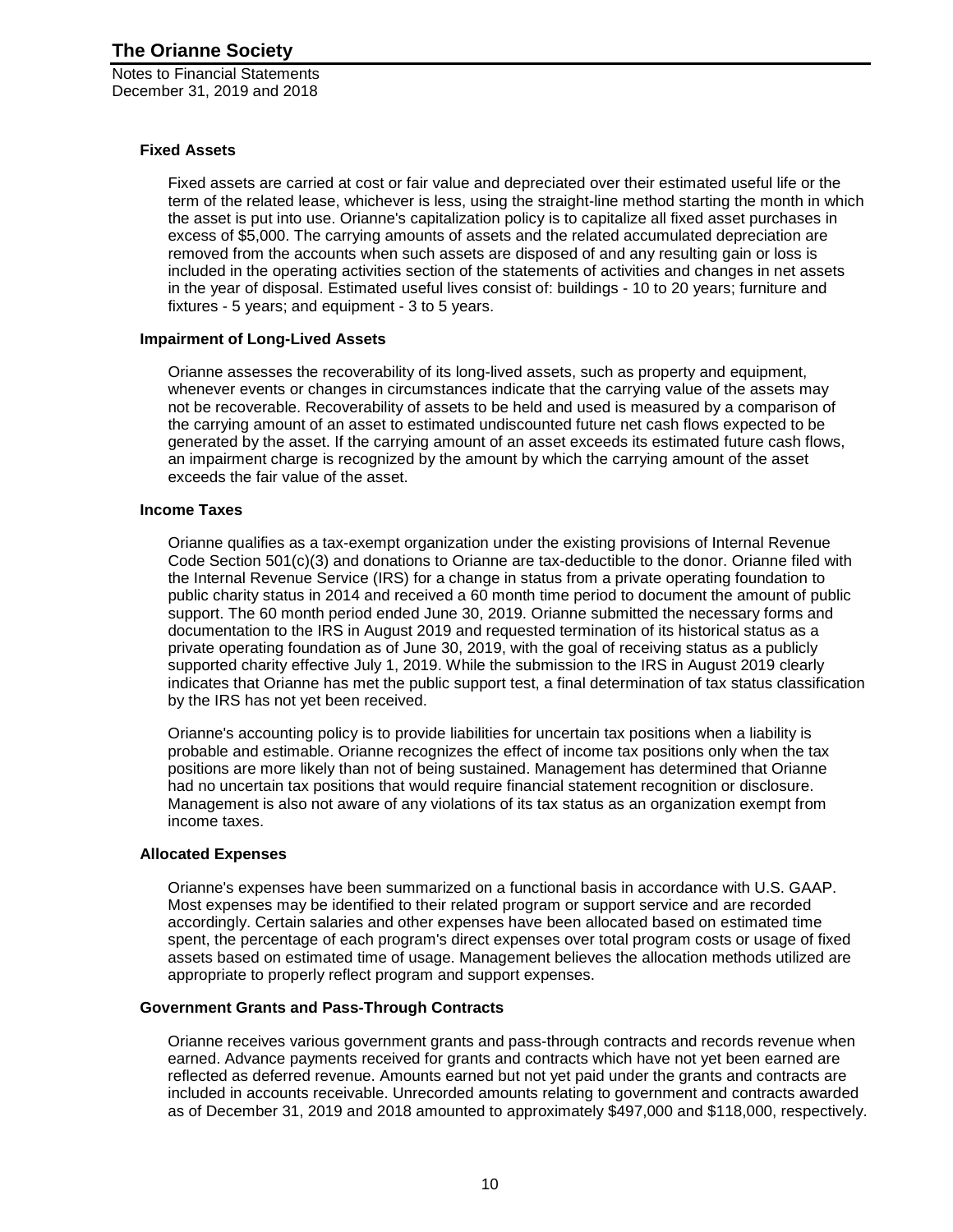### **New Accounting Standards**

During 2019, Orianne adopted the Financial Accounting Standards Board's (FASB) Accounting Standards Update (ASU) ASU 2014-09, *Revenue from Contracts with Customers (Topic 606)* using a full retrospective method of adoption to all contracts with customers as of January 1, 2018. The core principle of ASU 2014-09 requires recognition of revenue to depict the transfer of goods or services to customers at an amount that reflects the consideration for what an organization expects it will receive in association with this exchange. The adoption of ASU 2014-09 did not impact Orianne's revenue recognition methodologies.

During 2019, Orianne adopted FASB ASU 2018-08, *Not-for-Profit Entities (Topic 958): Clarifying the Scope and the Accounting Guidance for Contributions Received and Contributions Made*. The guidance is intended to clarify and improve accounting guidance for contributions received and contributions made. The amendments in this ASU assists entities in (1) evaluating whether transactions should be accounted for as contributions (nonreciprocal transactions) or as exchange (reciprocal transactions) subject to other guidance and (2) determining whether a contribution is conditional. The adoption of ASU 2018-08 did not impact Orianne's revenue recognition methodologies.

In 2018, Orianne adopted FASB ASU 2016-14, *Not-for-Profit Entities (Topic 958): Presentation of Financial Statements of Not-for-Profit Entities*. The following summarizes the applicable financial reporting items reflected in Orianne's financial statements as required by ASU 2016-14:

- The unrestricted net asset class was renamed net assets without donor restrictions.
- The temporarily and permanently restricted net asset classes were combined into a single net asset class called net assets with donor restrictions.
- The financial statements included a disclosure about liquidity and availability of resources (Note 3).
- Expenses were reported by both nature and function; as well as the disclosure of specific methodologies used to allocate costs among program and support functions.

## **2. Fair Value Measurement**

Orianne did not have any Level 1, Level 2 or Level 3 financial assets and liabilities measured at fair value on a recurring basis as of December 31, 2019 and 2018. Orianne's accounting policy is to recognize transfers between levels of the fair value hierarchy on the date of the event or change in circumstances that caused the transfer. There were no transfers into or out of Level 1, Level 2 or Level 3 for the years ended December 31, 2019 and 2018.

As of December 31, 2019 and 2018, Orianne's other financial instruments consist of cash and cash equivalents, receivables, accounts payable and other current liabilities. The carrying amounts of these financial instruments approximate fair value due to their short maturities.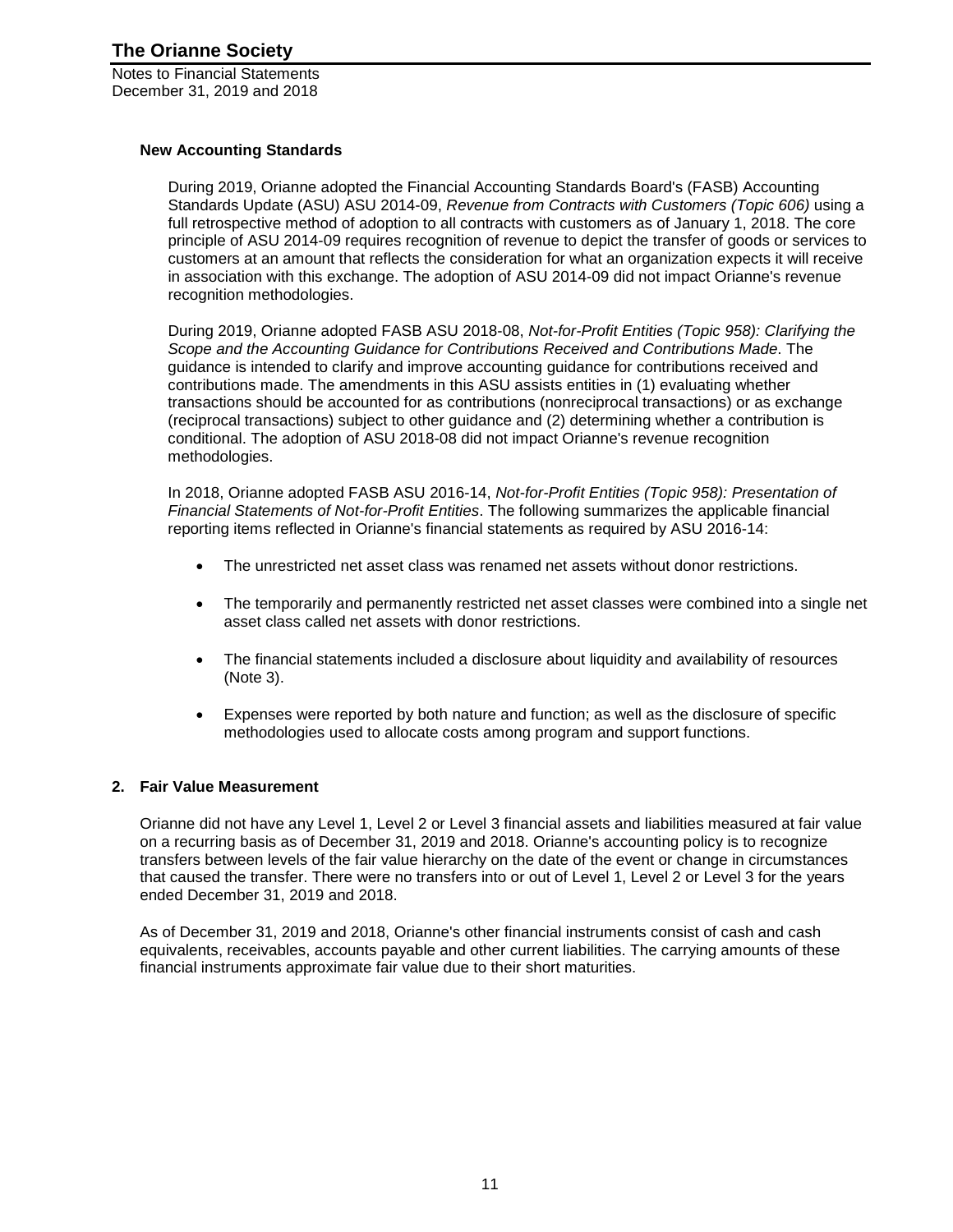Notes to Financial Statements December 31, 2019 and 2018

### **3. Liquidity and Availability of Resources**

The following table reflects Orianne's financial assets as of December 31, 2019 and 2018. Orianne defines general expenditures as expenses related to program and support services.

|                                                                                                 | 2019    |   | 2018    |
|-------------------------------------------------------------------------------------------------|---------|---|---------|
| Current assets, excluding nonfinancial assets                                                   | 549.961 |   | 848,055 |
| Total financial assets available to meet cash<br>needs for general expenditures within one year | 549.961 | S | 848.055 |

### **4. Fixed Assets, Net**

Fixed assets consist of the following:

|                                                                 | 2019                                            |    |                                |  |
|-----------------------------------------------------------------|-------------------------------------------------|----|--------------------------------|--|
| Land<br><b>Buildings</b><br>Furniture and fixtures<br>Equipment | \$<br>4,012,100<br>658,950<br>28,297<br>449,409 | \$ | 4,012,100<br>658,950<br>28,297 |  |
|                                                                 | 5,148,756                                       |    | 449,409<br>5,148,756           |  |
| Less accumulated depreciation                                   | (801, 344)                                      |    | (758,573)                      |  |
| Fixed assets, net                                               | 4,347,412                                       |    | 4,390,183                      |  |

Depreciation expense was approximately \$43,000 and \$42,000 for the years ended December 31, 2019 and 2018, respectively.

### **5. Net Assets With Donor Restrictions**

Net assets with donor restrictions as of December 31, 2019 and 2018 were comprised of contributions received that were restricted by the donors for specific purposes:

|                                                                          | 2019          | 2018 |                  |  |
|--------------------------------------------------------------------------|---------------|------|------------------|--|
| Longleaf Savannas Initiative<br><b>Great Northern Forests Initiative</b> | 73.532<br>220 | S    | 32,286<br>96,789 |  |
| Total                                                                    | 73.752        |      | 129,075          |  |

Net assets released from donor restrictions for the years ended December 31, 2019 and 2018 were as follows:

|                                                                   |   |                   | 2018 |                  |
|-------------------------------------------------------------------|---|-------------------|------|------------------|
| Longleaf Savannas Initiative<br>Great Northern Forests Initiative | S | 31.801<br>100,069 | \$.  | 97,724<br>91,926 |
| Total                                                             |   | 131.870           | S    | 189,650          |